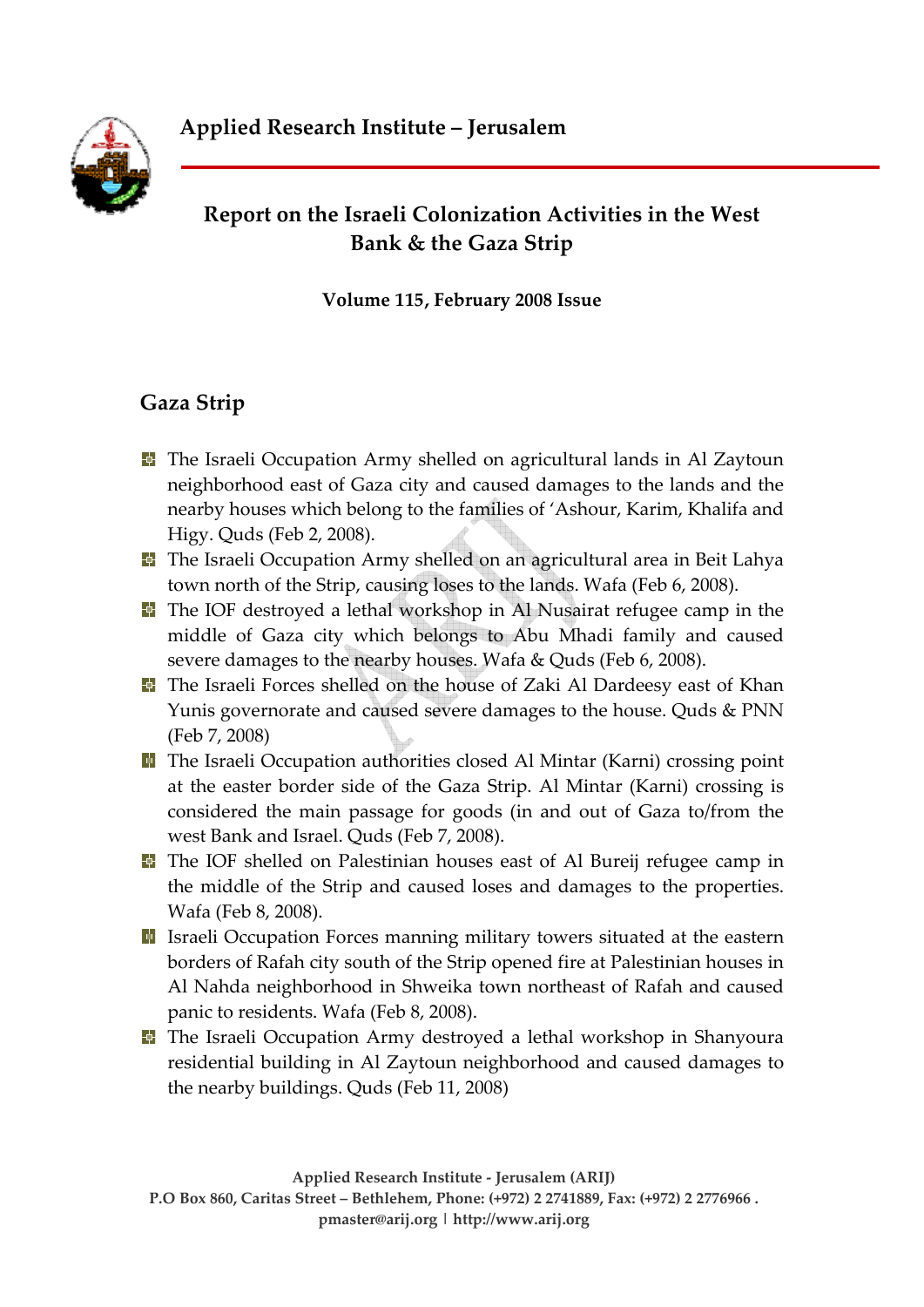- **T** The Israeli Occupation Army invaded Al Jaradat area near Gaza International Airport east of Rafah city, took over residential buildings and caused damages and loses to the properties; in addition, the Israeli bulldozers razed agricultural lands in the area that belongs to Abu Jarad family. Quds (Feb 12, 2008).
- **T** The Israeli Occupation Army constructed new military camp near Wadi Al Salqa village in the middle governorate; as a result, vast areas of lands were razed. Wafa (Feb 12, 2008).
- **T** The Israeli Occupation Forces took over the residential buildings owned by Abu Sha'r family in Tal Al Kurd area northeast of Khan Yunis and turned them into military posts. Quds (Feb 13, 2008)
- **The Israeli Occupation Forces manning the eastern borders of Rafah city** south of the Strip hindered Palestinian landowners from accessing their agricultural lands in the area. Among the farmers, the following were known: Othman Hussein, Yousef Abu Snameh and Abu Hisham Al Hisy. Wafa (Feb 13, 2008)
- **T** The Israeli Occupation Army invaded Al Jaradat area west of Gaza International Airport east of Rafah governorate, searched Palestinian houses and turned some into military posts. Quds (Feb 16, 2008)
- **T** The IOF demolished the three-storey house of Ayman Fayed along with 7 others in block (7) east of Al Bureij refugee camp, causing severe loses. In addition, the IOF shelled on the house of Hassan Abu Kaloub in Beit Hanun town north of the Strip. Quds (Feb 16, 2008).
- **T** The Israeli Occupation bulldozers razed vast areas of agricultural lands in Al Shuka town south of the Strip and destroyed electricity, water and sewage networks. Quds (Feb 18, 2008).
- **T** The Israeli Occupation bulldozers invaded east of Al Qarara town and razed agricultural lands near KEsufim military base. Quds (Feb 20, 2008).
- The Israeli Army invaded Al Jaradat area west of Gaza International Airports and east of Rafah governorate and razed agricultural lands. Wafa (Feb 21, 2008).
- **T** The Israeli Occupation boats shelled on Palestinian houses and properties in Al Sudaniya beach and the northern refugee camp northwest of Gaza city and caused severe damages. Wafa (Feb 22, 2008).
- The Israeli Occupation Army at Nahal Oz military base shelled on agricultural lands east of Al Shaga'ya neighborhood and caused loses and damages to the properties. Wafa (Feb 22, 2008)
- **The Israeli Occupation Forces shelled on the four-storey building located** opposite to Burj Al Shifa' west of Gaza city, completely demolished it and caused severe damages to the nearby houses. Wafa (Feb 27, 2008).

**Applied Research Institute ‐ Jerusalem (ARIJ) P.O Box 860, Caritas Street – Bethlehem, Phone: (+972) 2 2741889, Fax: (+972) 2 2776966 . pmaster@arij.org | http://www.arij.org**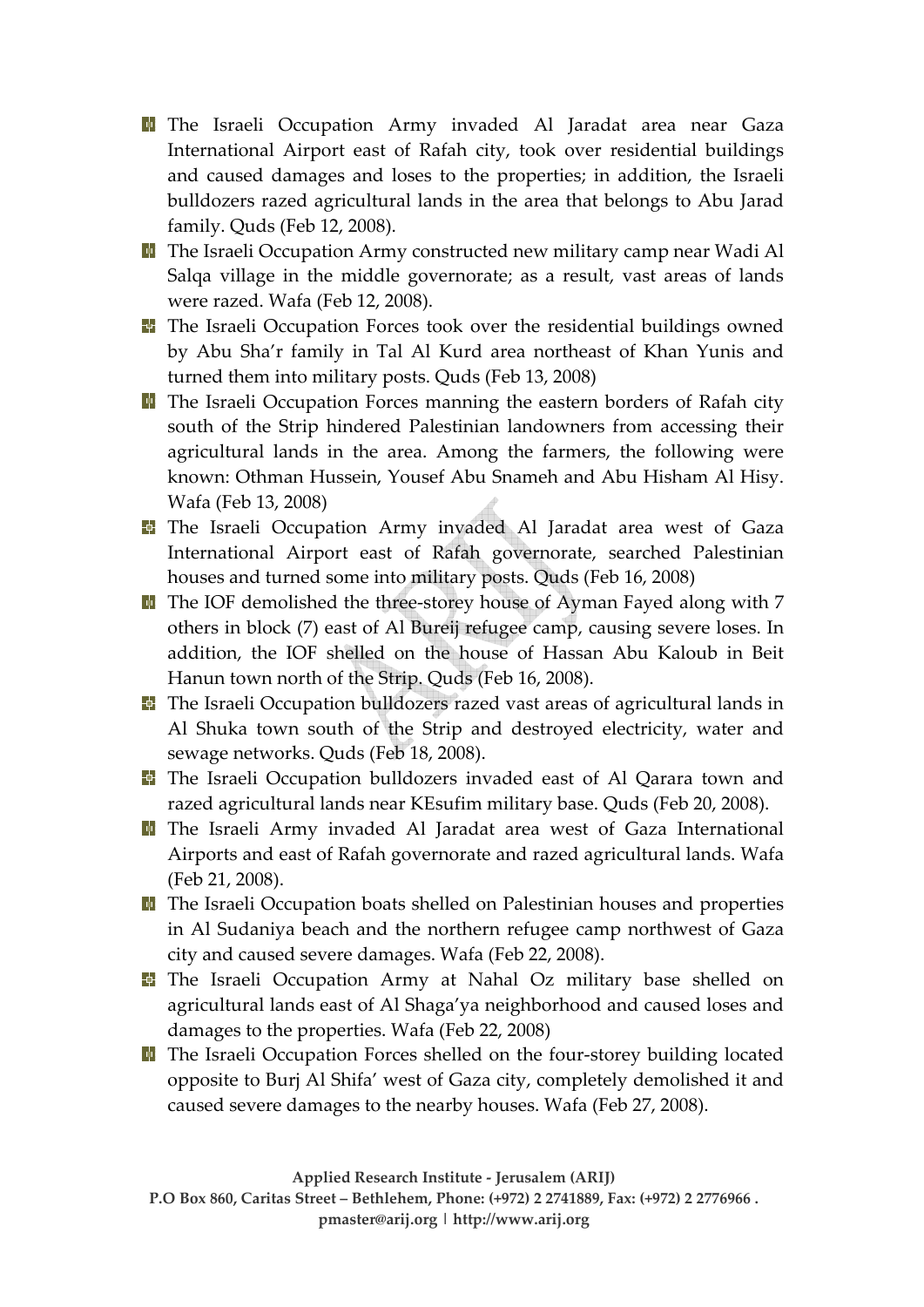**T** The IOF destroyed a lethal workshop owned by Al Maqadmeh family in Al Katiba area west of Khan Younis governorate and caused loses to the nearby buildings. Wafa (Feb 27, 2008).

- **The Israeli Occupation Army demolished a four-storey building near Al** Sha'biya junction which connects Omar Al Mukhtar and Al Wihda Streets with Al Nafaq Street. In addition, the IOF destroyed a lethal workshop in Al Zaytoun neighborhood southeast of Gaza city which belong to Filfil family. Wafa & Quds (Feb 27, 2008).
- The Israeli Occupation Army opened fire at some Palestinian houses in Rafah and Khan Younis Governorates south of the Strip causing panic to the residents and loses to the properties. Wafa (Quds (Feb 29, 2008).
- **T** The IOF destroyed a lethal workshop owned by Al Jabry family to the west of Khan Yunis city and caused severe loses to the nearby houses. Wafa & Quds (Feb 29, 2008).
- **The Israeli Army demolished a house owned by Abu Odeh family in Beit** Hanoun town north of the Gaza Strip and caused damages to the nearby buildings. Wafa (Feb 29, 2008).

#### **Nablus Governorate**

- **T** The Israeli Prime Minister Ehud Olmert gave the Israeli Army the green light to start rebuilding Yousef Tomb east of Nablus city. Quds (Feb 4, 2008).
- The Israeli settlers of Gilad settlement uprooted tens of Olive trees in Jet village in Nablus governorate. Quds (Feb 4, 2008).
- The Israeli Forces closed Huwwara checkpoint south of Nablus city for hours and prevented people from heading to their destinations. Quds (Feb 7, 2008)
- **The Israeli Occupation Army staged into the eastern part of Nablus city** and took over Naseef residential building turning it into a military post after detaining all residents in one room. Wafa (Feb 11, 2008).
- **T** The Israeli Occupation troops invaded Huwwara town south of Nablus city, imposed curfew on the city and forced owners to close their commercial stores in the town. Quds (Feb 12, 2008).
- **T** The Israeli settlers aggressed on Farhud Zaghlul Farhus in Al Taweel hamlet near 'Aqruba town and confiscated his bull while he was working in his land. Wafa (Feb 12, 2008).
- **T** The IOF reconstructed Yizhar checkpoint in Huwwara town south of Nablus city and hindered Palestinian access. Quds (Feb 13, 2008).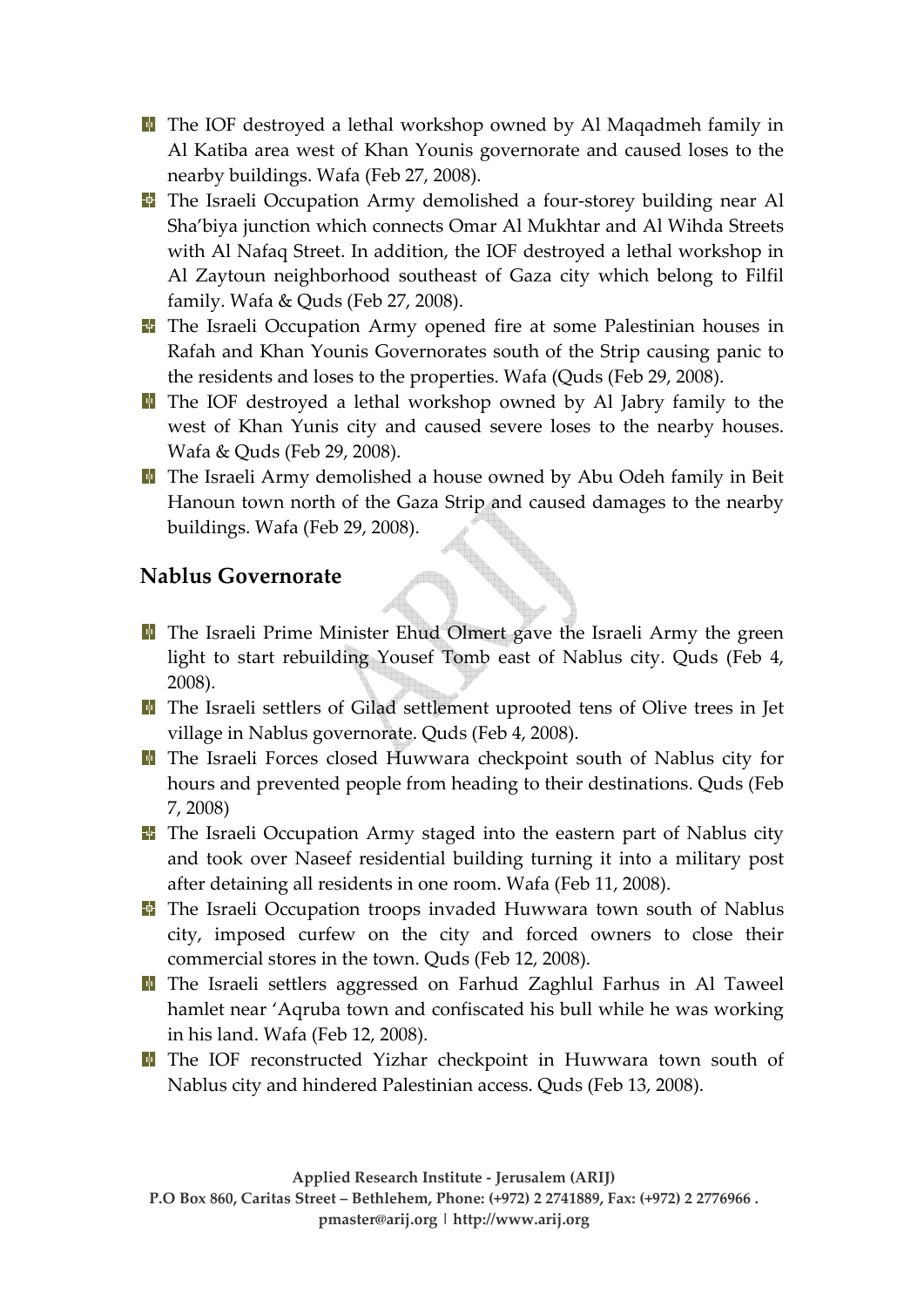**T** The Israeli Occupation Forces broke into Sabastiya town north of Nablus city, searched a number of houses and forced dwellers to evacuate them under the threat of weapons. Quds (Feb 15, 2008).

- The Israeli Occupation Army re-erected Al Bathan checkpoint northeast of Nablus city and hindered Palestinian access in and out of the city. Quds (Feb 18, 2008).
- **The Israeli Forces staged into the eastern neighborhoods of Nablus city,** Huwwara and Beita towns south of the city, took over residential buildings and turned them into military posts. Wafa (Feb 20, 2008).
- **T** The Israeli Occupation forces continued hindering Palestinian residents from Tulkarm, Ramallah and Jenin governorates from accessing Nablus city through Huwwara checkpoint south of the city. Wafa & Quds (Feb 24, 2008).
- **T** The Israeli settlers aggressed on resident Osama Abu Katab in 'Aqruba town southeast of Nablus city and tried to confiscate his car; in addition, the Israeli authorities continued notifying residents of Al Taweel Hamlet east of the town to demolish their animal pens and school. Wafa (Feb28, 2008).

#### **Ramallah Governorate**

- A new neighborhood comprising of 27 trailers is currently under construction at the settlement of Eli, near Al Luban Al‐Sharqiyah village north of Ramallah. Haaretz (Feb 20, 2008).
- **T** The Israeli Occupation Army invaded Al Jalazoun refugee camp north of Ramallah city and aggressed on the house of Mahmoud 'Abed El 'Aziz Zeid, causing damages to the properties. Wafa (Feb 27, 2008).
- **The Israeli Occupation Army demolished a poultry farm in Beit 'Ur Al** Fouqa town near Ramallah under the pretext of being unlicensed. The farm belongs to Husny Hassan Samara. Quds (Feb 28, 2008)

#### **Tubas Governorate**

- <sup>1</sup> 12 vehicles carrying Israeli settlers staged into Al Hamamat area in Wadi El Maleh area east of Tubas city to camp in the area. Wafa (Feb 1, 2008).
- **The Israeli Occupation Forces closed all entrances to the Jordan Valley** area and hindered Palestinian farmers not living in the valleys to access agricultural lands in the areas. Quds (Feb 7, 2008).
- **T** The Israeli Occupation bulldozers staged into Al Hadidiya hamlet east of Tubas city and demolished houses and animal sheds owned by Omar

**Applied Research Institute ‐ Jerusalem (ARIJ)**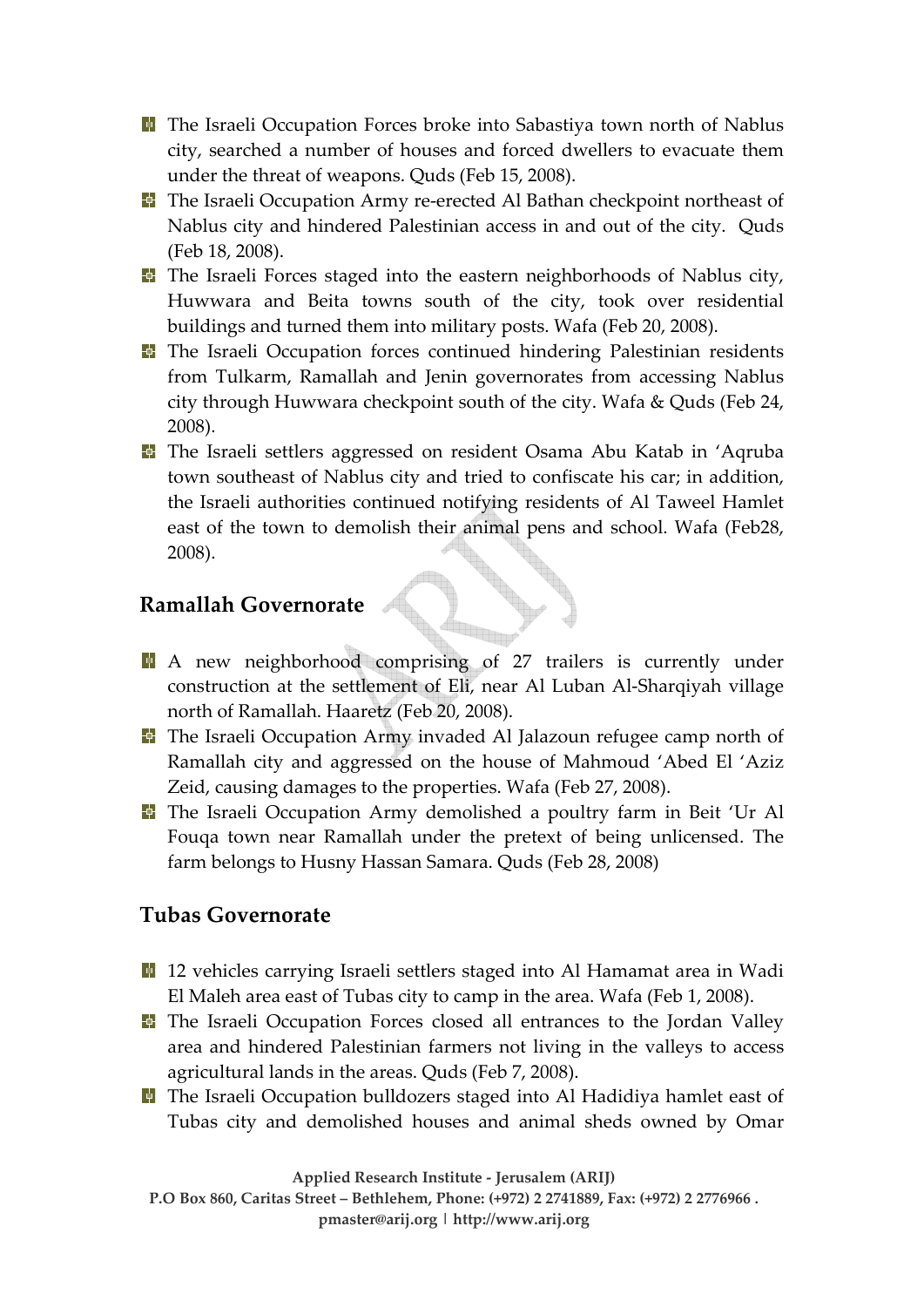'Aref Bsharat and Muhammad Sa'ed Bani Odeh without giving residents any chance to salvage any of their belongings. Quds (Feb 7, 2008).

- **T** The IOF staged into Tubas city and closed the northern and eastern entrances and prevented Palestinian access in and out of the city; In addition, the Israeli Occupation Army closed the road connecting Tubas city with Jenin near 'Aqaba town with earth mounds and erected temporary checkpoints. Wafa (Feb 8, 2008).
- **T** The Israeli troops invaded Tubas city and Tayseer village and carried out a house to house search in the two communities. Quds (Feb 11, 2008).
- **T** The Israeli settlers of Maskiyot in the northern valleys constructed ten new homes in the settlement in an attempt to relocate some of Gaza evacuated settlers the area. Maan news & Wafa (Feb 15, 2008).
- **T** The Israeli Occupation Forces hindered Palestinian farmers from grazing their sheeps in Al Sueida and Al Farisya hamlets in Wadi Al Maleh area in the northern valleys and threatened them of paying penalties if they ever try to access the area again. Wafa (Feb 18, 2008).
- **T** The Israeli Occupation forces manning Al Hamra checkpoint southeast of Tubas city hindered Palestinian access through the checkpoint and detained people for hours. Wafa (Feb 20, 2008).
- The Israeli Occupation Forces manning Tayaseer checkpoint hindered Palestinians from accessing the northern valleys under the pretext of being less than 35 years old. Wafa (Feb 28, 2008)

#### **Bethlehem Governorate**

- **T** The IOF staged into Al Khader village west of Bethlehem city, searched Palestinian houses and forced all inhabitants to leave the houses under the pretext of looking for wanted Palestinians. Quds (Feb 2, 2008).
- The Israeli Occupation Army invaded Al Khader, Beit Fajjar, Al 'Ibediya, Al Duha and Bethlehem city, took over houses and forced residents to evacuate them under the threat of weapons. Quds (Feb 14, 2008).
- The IOF took over the two houses of Ibrahim Muhammad Shakarneh and Saed Hamed Shakarneh in Khalit Al Saras area in Nahhalin village west of Bethlehem city and turned them into military posts. Wafa (Feb 21, 2008).

#### **Jenin Governorate**

**T** The IOF staged into Al Hadaf neighborhood near Jenin refugee camp and surrounded the house of Sami Hassan 'Ali Al Sous and forced all dwellers to evacuate the house. Quds (Feb 1, 2008).

**Applied Research Institute ‐ Jerusalem (ARIJ) P.O Box 860, Caritas Street – Bethlehem, Phone: (+972) 2 2741889, Fax: (+972) 2 2776966 . pmaster@arij.org | http://www.arij.org**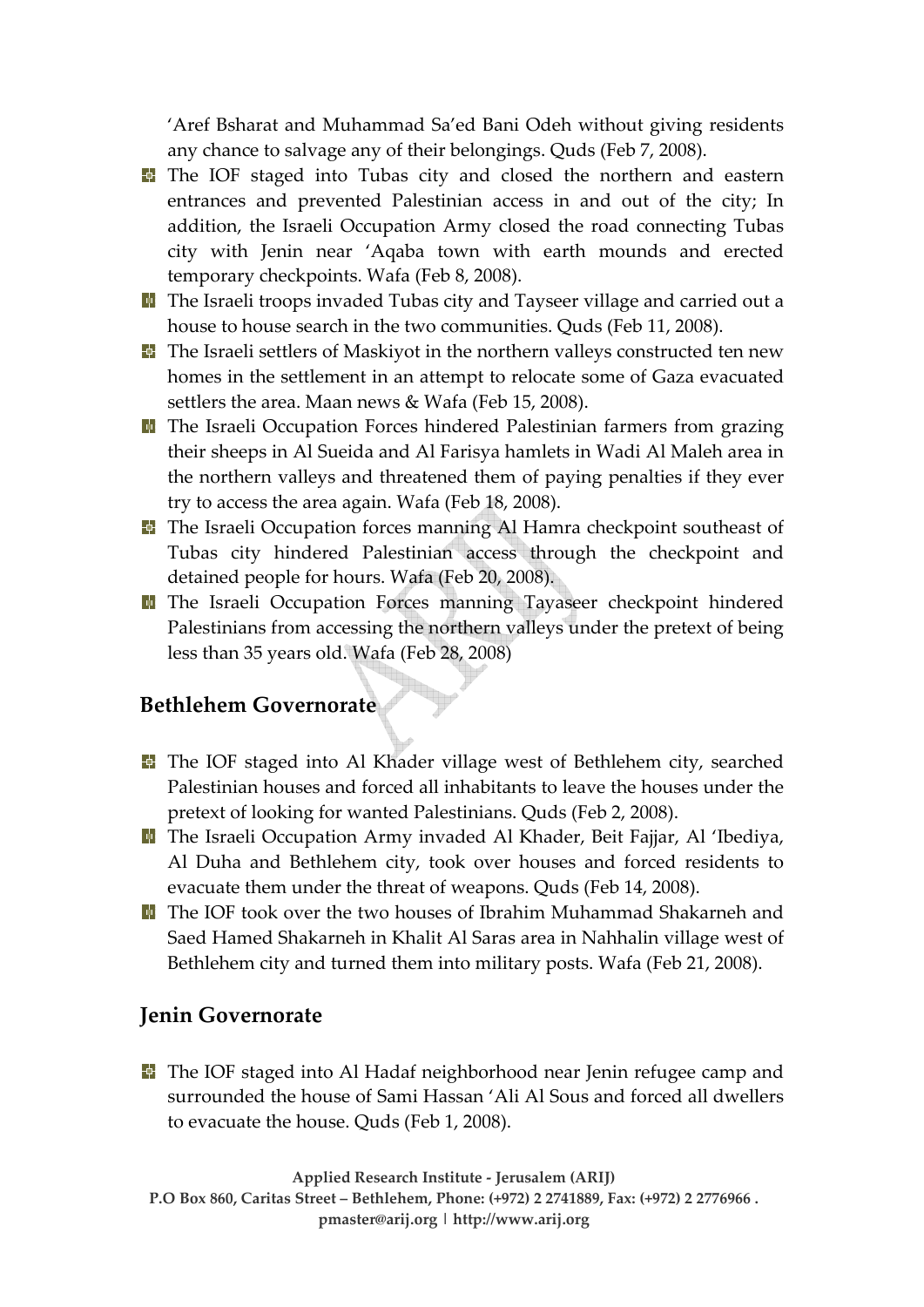- **T** The IOF invaded Al Basatin neighborhood in Jenin city, surrounded a residential building and ordered residents to evacuate it immediately. Wafa (Feb 1, 2008).
- **Nore than 20 Israeli Occupation bulldozers staged into Jenin city,** surrounded Al Nakhil building, closed the entrances of Yahya 'Ayash, Al Madaris and Zayed areas and dynamited the entrances of the commercial stores. In addition, the IOF invaded Qabatiya town southwest of Jenin city and surrounded the houses of Saleh, Amin, Riyad, Naser, Nabhan, Sultan and Amjad Abu Zayed and destroyed the properties. Quds (Feb 2, 2008).
- **More than 18 Israeli vehicles staged into Al Jabiryat neighborhood in Jenin** refugee camp, surrounded residential buildings and took over others turning them into military posts after forcing all residents to stay in one room. Quds (Feb 7, 2008).
- **T** The Israeli Occupation Army closed with barbed wires and cement blocks all entrances of Jenin governorate which connect it Tulkarm, Nablus and the Jordan Valley and totally hindered Palestinian access. Quds (Feb 9, 2008).
- **T** The Israeli Occupation troops staged into Jenin city, Qabatya and Al Yamoun towns, searched houses and forced families to evacuate them under the threat of weapons. Among owners, the following was known: Al Samoudy family. Quds (Feb 10, 2008).
- **T** The IOF staged Wad Al Shahid 'Eiz El Din in Jenin city and broke into the house of Sam Qa'qour and turned it into military post after forcing all residents to leave the house. Quds (Feb 15, 2008).
- **T** The IOF staged into Qabatyia town under heavy barrage of gunfire and surrounded the house of 'Abed El Latif Zakarneh forcing its inhabitants to stay in the cold weather. Quds (Feb 15, 2008).
- **T** The Israeli Occupation Forces broke into the two societies of Al Bara'a and the Emirate Charity in Al Basatin neighborhood in Jenin city and sealed them with oxygen after destroying all properties. Wafa (Feb 19, 2008).
- **The IOF erected temporary checkpoint at the eastern entrance of 'Azun** town southwest of Jenin city and detained Palestinians for long time. Wafa (Feb 21, 2008).
- **T** The IOF erected temporary checkpoint on the eastern entrance of 'Araba town and detained residents for hours. Quds (Feb 22, 2008).
- **T** The Israeli Occupation Forces broke into al Bara' charity committee building in Jenin city, searched the place and sealed the building with Oxygen claming that the committee threatens the state of Israel. Quds (Feb 22, 2008).
- **T** The Israeli Occupation Army erected several numbers of temporary checkpoints near 'Arraba town, on Jaba' Junction, on the southern

**Applied Research Institute ‐ Jerusalem (ARIJ)** 

**P.O Box 860, Caritas Street – Bethlehem, Phone: (+972) 2 2741889, Fax: (+972) 2 2776966 .** 

**pmaster@arij.org | http://www.arij.org**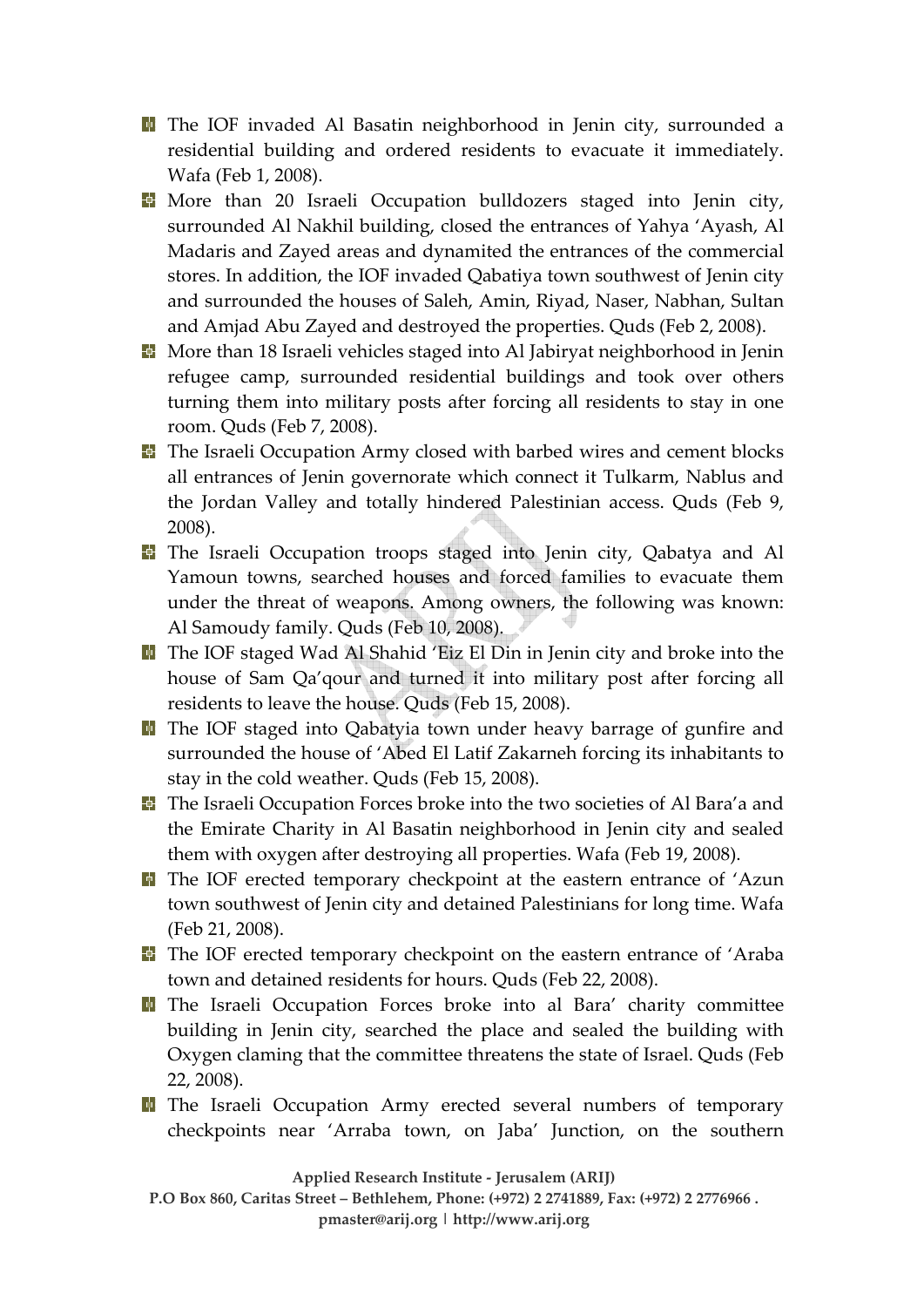entrance of Qabatyia town and near Al Jarba Hamlet south of Jenin city and hindered Palestinians under the age of 35 from accessing them. Wafa (Feb 24, 2008).

- **The Israeli Occupation troops invaded Qabatyia town south of Jenin city** and searched Palestinian houses in the old city. Quds (Feb 25, 2008).
- **T** The Israeli Occupation authorities handed out residents of Umm Al Rihan village southwest of Jenin city five military warnings to demolish five houses under the pretext of being unlicensed. Among the owners, the following were known: Saleh Zaid, Mirweh Zaid and Muhammad Zaid. Wafa (Feb 26, 2008)
- **T** The Israeli Occupation Forces invaded Qabatyia town south of Jenin city and surrounded the house of Saleh Abu Zeid. Maan news (Feb 26, 2008).
- **T** The IOF erected temporary checkpoint on the southern entrance of Jenin city that connects the city with Qabatiyia town and detained residents for long hours. Wafa (Feb 27, 2008).
- **T** The Israeli Occupation troops invaded Deir Abu D'aif village and Al Yamoun town east of Jenin city, searched a number of houses and internet cafés causing damages to properties. Among the owners, the following were known: Mahmoud Samoudi and Hamed Yasin. Wafa & Quds (Feb 28, 2008)

### **Jerusalem Governorate**

- **T** The Israel Antiques Authority started erecting a new tunnel underneath the Islamic Quarter in the old city of Jerusalem city in a way to connect the tunnel with the Wailing Wall and Isaac tent located 150 meters from Al Aqsa Mosque. Quds (Feb 1, 2008).
- **T** The Israeli Higher Education and Jerusalem Development Authority are planning to build a new academic complex over 40 dunums of lands near the train station which will be constructed in Pisgat Zeʹev settlement north of Jerusalem city. Quds (Feb 2, 2008).
- **T** The Israeli Reconciliation Court in Jerusalem City agreed on evacuating the family of 'Abed El Mu'ti Abu Qtesh from his house near Al Sheikh Jarrah Mosque in Jerusalem city claiming its ownership to two Jewish families and charged him with a penalty of NIS 100,000. Quds (Feb 3, 2008)
- **T** The two Mosques of Al Omry and Deir Al Amoud in Umm Tuba city and in Sur Baher town south of Jerusalem city are threatened of demolition under the pretext of being built without licenses. Quds (Feb 4, 2008).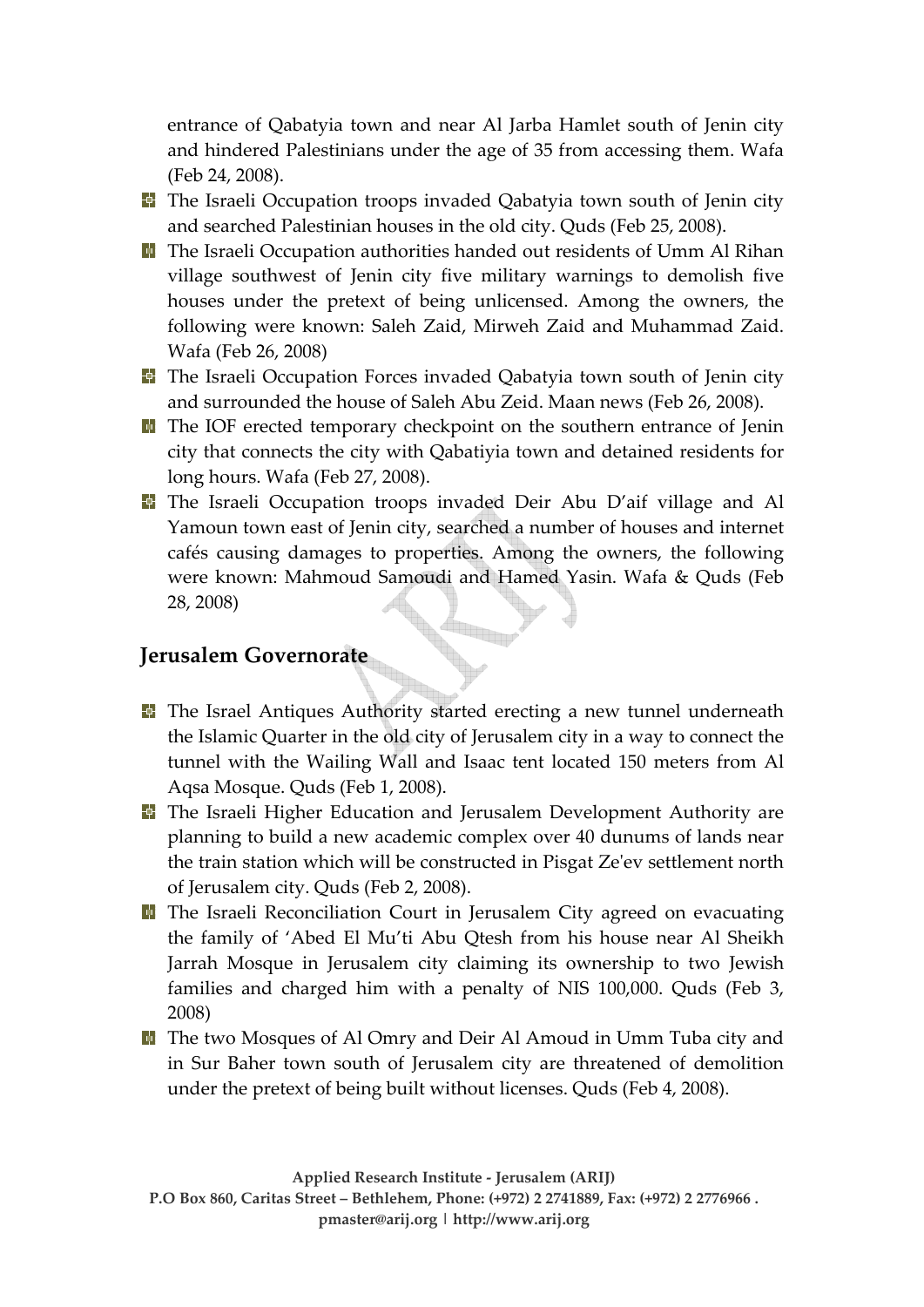**E** Several numbers of colonial projects such as tunnels and synagogues are being built in Jerusalem city particularly in Silwan town in the old city of Jerusalem and are being funded by rich Israeli People from Russia and Ukraine. Quds (Feb 5, 2008).

- The Israeli Supreme Court plans to rebuild military checkpoints throughout Jerusalem city in an attempt to collect taxes from residents. Quds (Feb 7, 2008).
- **T** The IOF erected barbed wires and cement blocks near the residential buildings located opposite to Al Dahiya checkpoint closing the main road in the face of Beit Hanina residents. IOF claimed that the road was closed for security reasons. In addition, the IOF removed the Iron Gate which was constructed one and a half year ago on the other side of the building in an attempt to let families with special IDs from accessing Qalandyia crossing border. Quds (Feb 7, 2008).
- **T** The Israeli Occupation bulldozers demolished the house of Isma'il Al Masry (46 m²) in the old city of Jerusalem city near Al Aqsa Mosque for not having building permits. Quds (Feb 7, 2008).
- **New Israeli plan to take control over Eastern Jerusalem city (the Old city,** Al Aqsa Mosque and the holy places) and keep it under the Israeli Administration control and under the supervision of what is called "Holy Basin". Quds (Feb 9, 2008).
- **T** The Israeli government agreed on completing the ring road project around East Jerusalem by constructing the remaining part of it which includes three tunnels, five bridges and the confiscation of 1237 dunums of Palestinian lands. The construction of this part will ease the establishment of Kidmat Zion neighborhood (400 housing units) in Abu Dis area west of the Segregation Wall. Quds (Feb 10, 2008).
- **D** Jerusalem Municipality notified resident Raefat Tariq Al 'Sawiy of their intention to demolish his house near the Elementary Girls School in Al 'Isawiya town during the coming 30 days under the pretext of not having building permits. Quds (Feb 10, 2008).
- **The Israeli Occupation bulldozers demolished the house of Sa'di Al** 'Aramin in Wadi El Joz neighborhood near the old city of Jerusalem without pre-notification under the pretext of being unlicensed. Wafa & Quds (Feb 11, 2008).
- **E** According to the Israeli Radio, the Israeli Minster of Housing and Construction Zeʹev Boim announced that bids to go out soon for 1,100 new housing units in East Jerusalem, out of which, 350 units will be constructed in Har Homa settlement south of Jerusalem city, while the remaining 750 units will be constructed in Pisgat Zeʹev settlement north of Jerusalem city. Haaretz (Feb 12, 2008).

**Applied Research Institute ‐ Jerusalem (ARIJ)**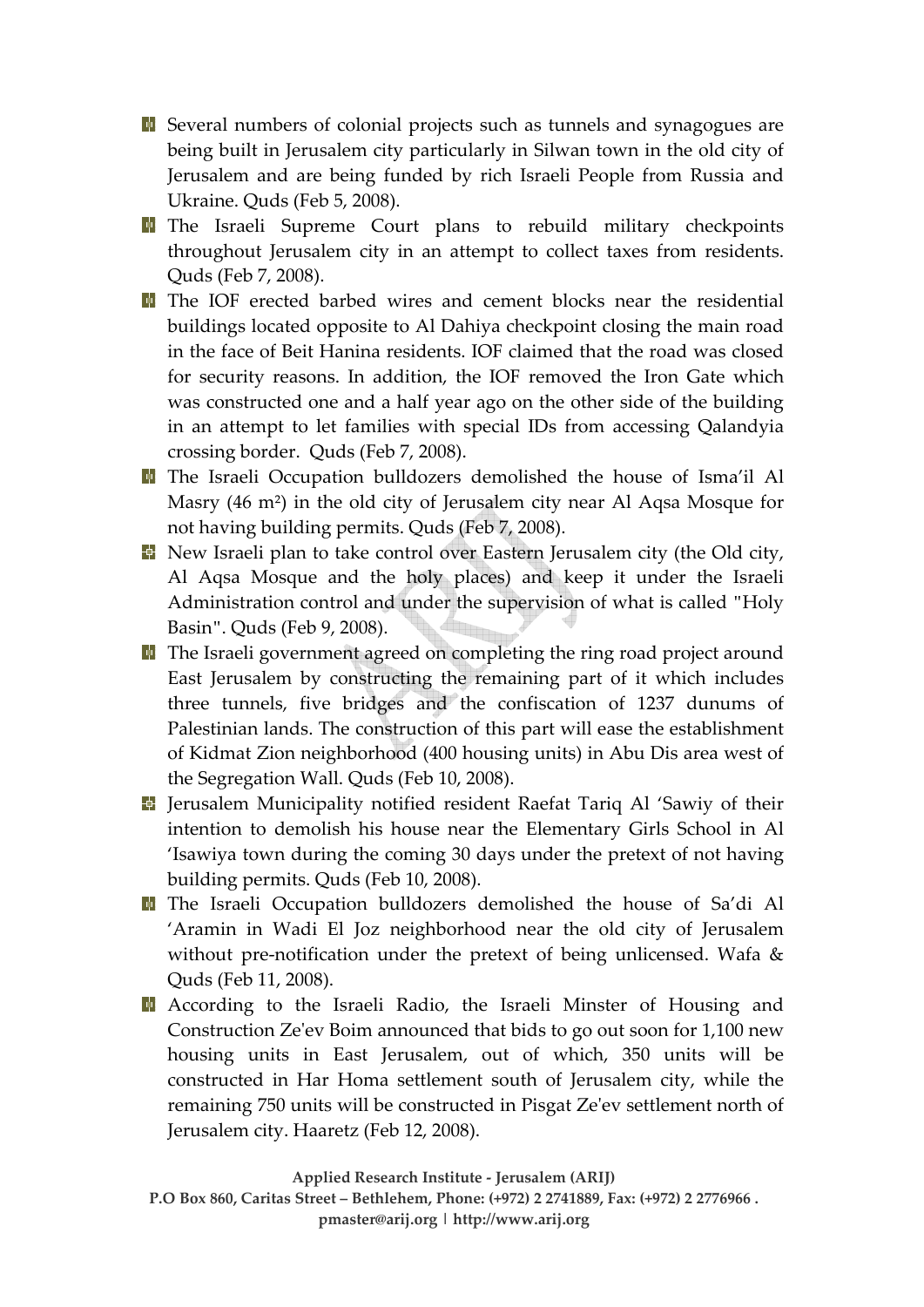New Israeli plan to construct 4,000 new housing units over 3000 dunums of lands in Givat Hamatos settlement in the southern part of Jerusalem city. Haaretz & ARIJ (Feb 12, 2008).

**T** The Israeli bulldozers demolished a commercial store in Hizma village northeast of Jerusalem city which belongs to Sa'eb Yousef Al Khatib. Quds (Feb 13, 2008).

**T** The Israel Land Administration (ILA) named the winners of the tenders to build the 307 housing units in Har Homa settlement. Five Israeli companies won the tenders, they are: Ir David, Dalia Eliasfor, Mei‐Tal, Ish Hiram and Shahan ‐ for sums ranging from NIS 17 million to NIS 1.5 million. The ILA is to receive some NIS 42 million for marketing the site, which is to be built on Har Homaʹs eastern side. Haaretz (Feb 15, 2008).

**T** The Israeli settlers uprooted more than 30 Olive trees owned by Muhammad Mahmoud Sha'ban Siyam in Silwan neighborhood south of Al Aqsa Mosque. Wafa & Quds (Feb 17, 2008).

**T** The Israeli Authority extended the closure of the Orient House, chamber of Commence, Arab studies office and the Palestinian prisonersʹ society in Jerusalem city for one more year. Quds (Feb 17, 2008).

**T** The Israeli Minister of Housing and Construction Ze'ev Boim announced about new plan to construct 1000 new housing units in Har Homa settlement east of Jerusalem city; whereas, the expansion and construction works will continue in the settlements of Gilo and Pisgat Zeev located south and north of Jerusalem in order. Al Hayat Al Jaddeda & Quds. (Feb 19, 2008).

**T** The Jerusalem Municipality postponed the demolition of the third floor of Zamzam Al Shweiky house in Al Thury neighborhood in Jerusalem for few months. Quds (Feb 21, 2008)

The IOF demolished two lethal workshops owned by Jamil 'Amer Al 'Abasy in 'Ein Al Luza neighborhood in Silwan city for not being licensed. It is worth mentioning that Mr. Jamil 'Amer already paid a penalty of NIS 70,000 for the construction of the two workshops since 2001. Quds (Feb 25, 2008).

**The Israeli bulldozers demolished the 30 m<sup>2</sup> roof of Nofal family in Al** Sa'diya neighborhood in the old city of Jerusalem for not being licensed and charged him with a penalty of NIS 20,000. Quds (Feb 25, 2008).

 $\blacksquare$  The Israeli Army staged into Qatanneh village northwest of Jerusalem city, searched houses and dynamited entrances and properties causing damages and loses to owners. Quds (Feb 26, 2008).

**The Israeli Occupation bulldozers demolished three houses in Wadi El** Dam in Beit Hanina city and in Al Thuri neighborhood for not being

**Applied Research Institute ‐ Jerusalem (ARIJ)** 

**P.O Box 860, Caritas Street – Bethlehem, Phone: (+972) 2 2741889, Fax: (+972) 2 2776966 .** 

**pmaster@arij.org | http://www.arij.org**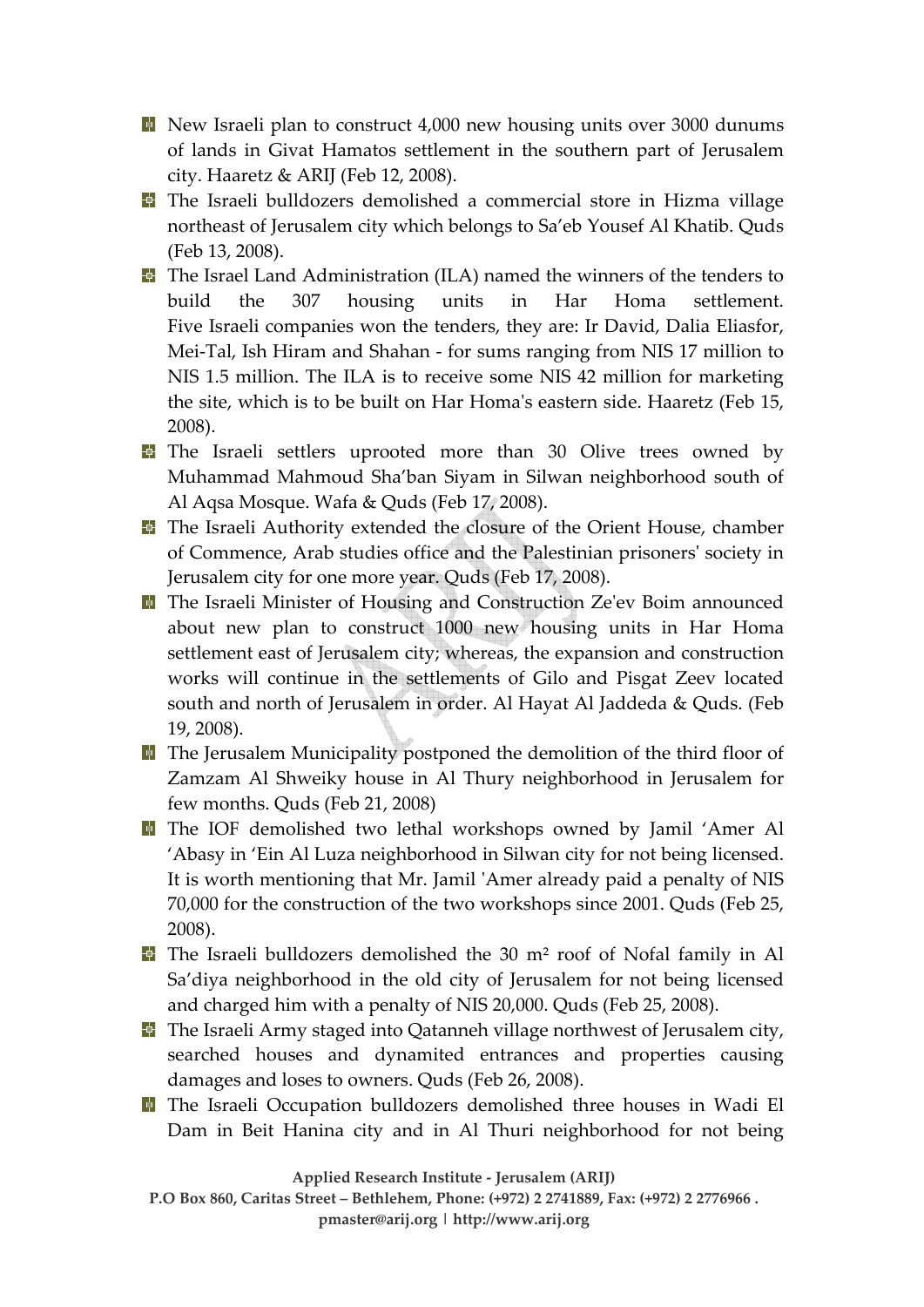licensed. Houses belong to Nidal & Shadi Matour and Fayez Hassan Irshed. Quds (Feb 26, 2008).

- **T** The Israeli Occupation troops broke into the house of Ibrahim Abu Salim in Beir Nabala village northwest of Jerusalem city and caused panic to residents. Wafa (Feb 27, 2008).
- **T** The Israeli bulldozers demolished the 60 meters square house of Ahmad Abu Nab in Al Ashqariya neighborhood north of Jerusalem city under the pretext of being unlicensed. Quds (Feb 28, 2008).

# **Tulkarm Governorate**

- **T** The Israeli Occupation Authorities issued three military warnings to demolish three houses in Fir'un and Khirbet Jubara under the pretext of their location close to the Israeli Segregation Wall path. Among owners, the following were known: Emad Hazahzeh and Basam Al 'Asi. Quds (Feb 4, 2008).
- **T** The IOF closed the entrances of Wadi Al Sha'er and Al Sha'rawiya areas east and north of Tulkarm city and hindered access in and out of the two areas; whereby, the IOF also closed Bizariya‐ Ramin and 'Anabta‐ Bal'a roads with earth mounds and hindered Palestinian farmers from accessing their agricultural lands. In addition, the Israeli Occupation Army erected temporary checkpoint on Bal'a junction east of Tulkarm city and another one at the entrance of Deir El Ghusun town to the north. Quds (Feb 9, 2008).
- **T** The Israeli Occupation Army erected a number of temporary checkpoints at entrances of towns and villages in Tulkarem Governorate which included Shuweika, Farʹoun, ʹEnab, Jubara and Bal'a villages and hindered Palestinian access. Quds (Feb 15, 2008).
- **T** The Israeli Occupation army notified resident Diab 'Abed from Jubara hamlet south of Tulkarm of their intention to demolish his animal pen and house for being located close to the Segregation Wall path. Wafa (Feb 17, 2008).
- **T** The Israeli Forces staged into Zeita village north of Tulkarm city and searched Palestinian houses and caused some damages to the properties. Among the owners, the following was known: Nawaf Nimr Al Khateib. Wafa (Feb 25, 2008).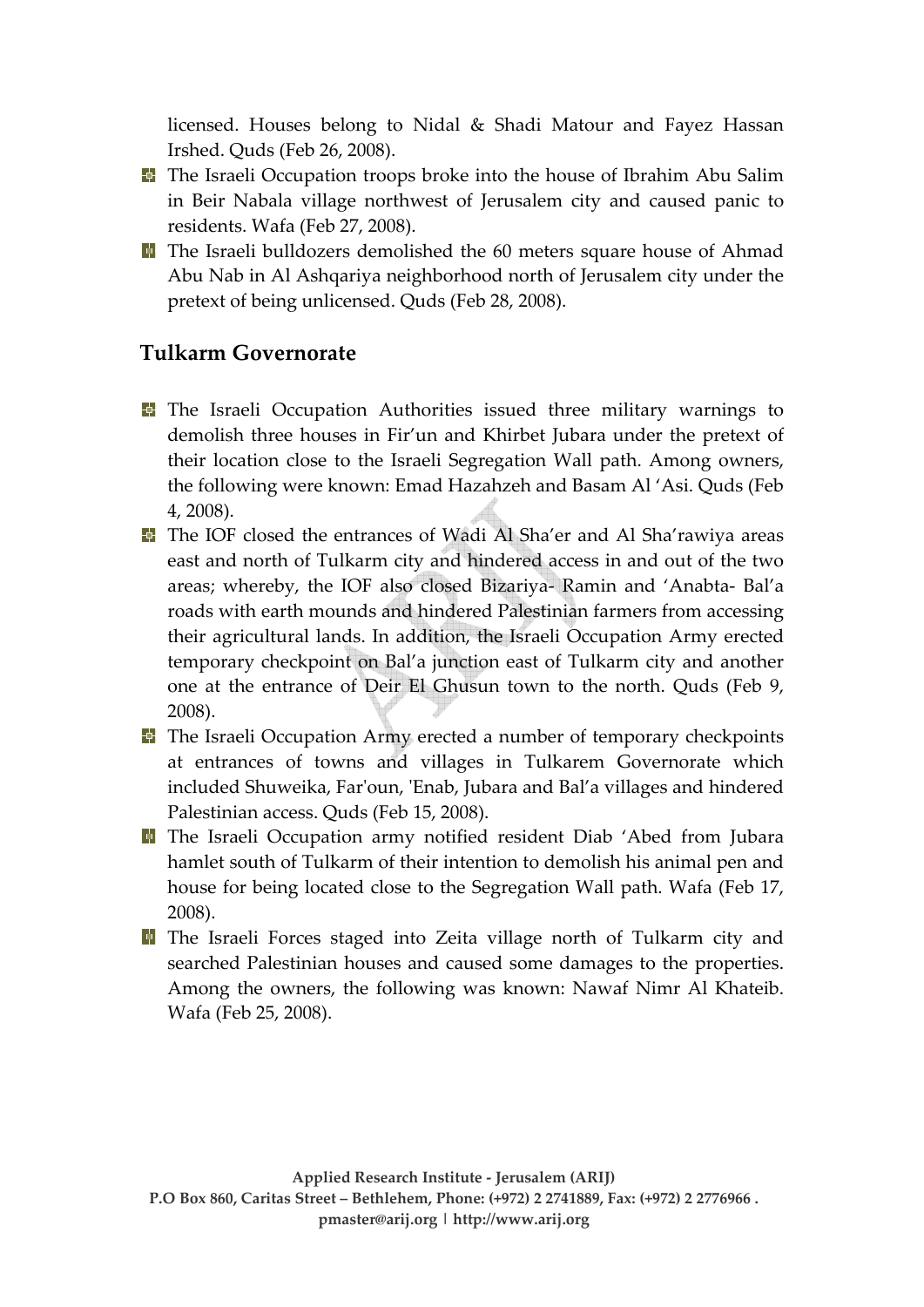### **Salfit Governorate**

- The Israeli Occupation Army notified residents Misbah Mustafa Abu Daya, Iyad Mujed Mir'y and Ahmad Ibrahim Yasin in Qarawet Bani Hassan in Salfit governorate of their intention to demolish their houses (Each composed of two floors). The IO Army also notified resident Hamad Salah Saleh Rayan to demolish his carpentry and wood stores. Quds (Feb 5, 2008).
- **T** The Israeli Occupation bulldozers demolished a commercial store owned by 'Abed Allah Muhammad Daoud in Haris village west of Salfit city for not having building permits. Quds (Feb 7, 2008).
- **T** The Israeli Occupation Army destroyed a building and construction store owned by Odeh 'Abed El Qader Shaqour in Kafl Haris village north of Salfit city for its location close to a colonial road being erected near the Trans‐ Samarian road near Ariel settlement. Quds (Feb 17, 2008).
- I Israeli settlers of Ariel settlements south of Nablus city let wild pigs out to Palestinains' agricultural lands and caused loses to the trees and field crops. Wafa (Feb 20, 2008).

# **Hebron Governorate**

- **T** The Israeli Occupation Army erected two temporary checkpoints on the main entrances of Al Fawwar refugee camp and Al Burj village south of Hebron city. Quds (Feb 3, 2008).
- **The Israeli settlers of Ramat Yesha' aggressed on the house of 'Abed El** Karim 'Abed El 'Al Al Hadad in Tel Al Rumeida neighborhood located close to the settlement. Quds (Feb 5, 2008).
- **T** The Israeli Occupation Army closed the entrance of Beit Kahil village with earth mounds and hindered Palestinian access to and from the village; in addition, the IOF erected a temporary checkpoint on the roadway between Yatta town and Al Rihiya village southeast of the governorate and detained residents for hours. Wafa (Feb 5, 2008).
- The Israeli settlers of "Shavat Ner" religious school west of Qiryat Arba' settlement aggressed on the houses of Is'efan family in Wadi Al Hasin neighborhood and caused damages to the houses and properties. Quds & Wafa (Feb 6, 2008).
- **T** The Israeli Forces staged into Dura and Al Dhahhirya towns south of Hebron city, searched tens of Palestinian houses and Mosques and erected temporary checkpoints on the main entrances. Among the owners, the following were known: Al Mukhtar Hassan Naji Omar, Khamis Abu

**Applied Research Institute ‐ Jerusalem (ARIJ)**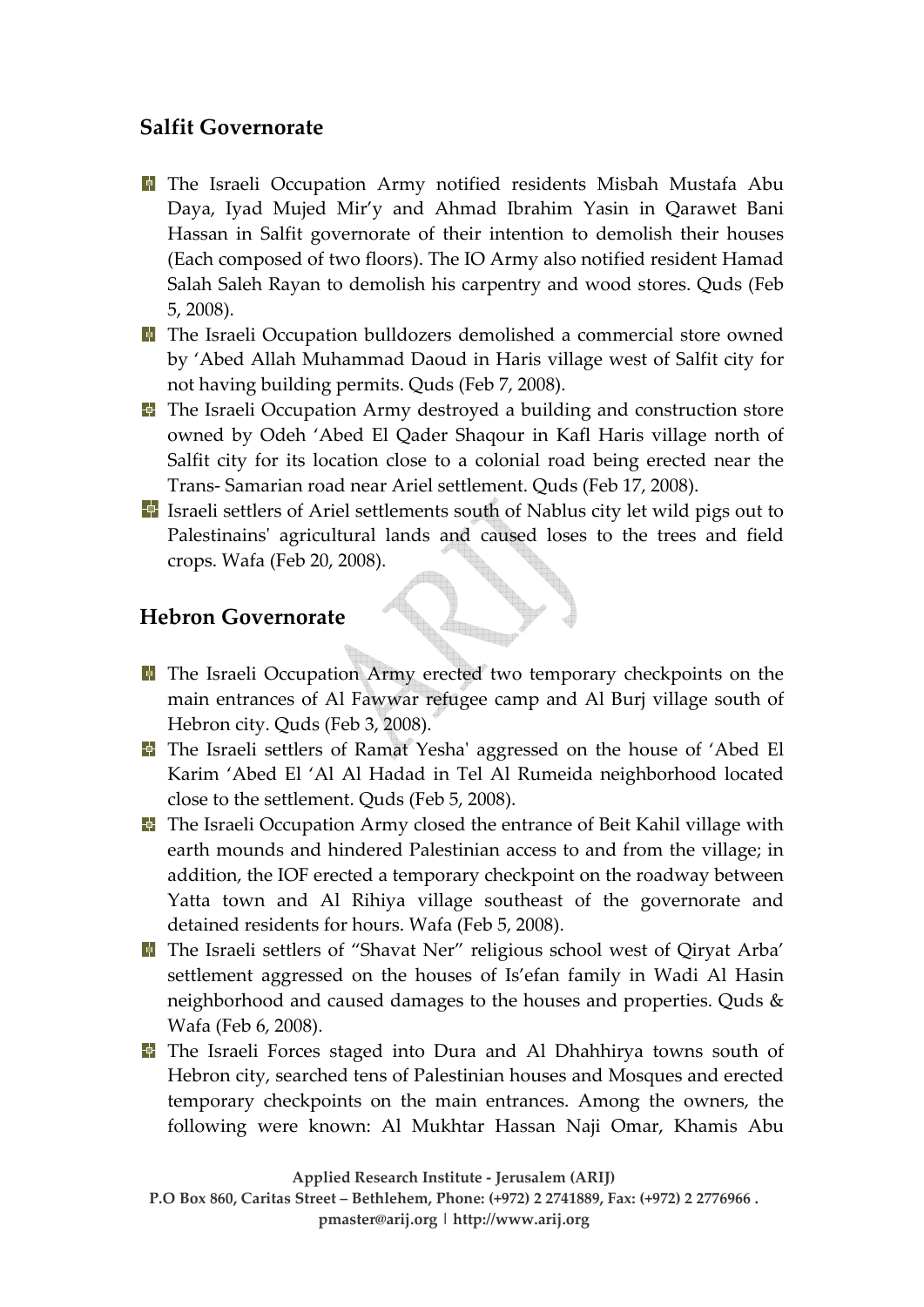Sneineh, Kamel Fayad Omar, Muhammad Hassan Omar, Hussein Hassan Omar, Jawad Hassan, Jalal Jawad Hassan, Muhammad Yousef Omar, Ratib Omar, Nimr Habis, Yousef Hassan and Muhammad Omar. Wafa (Feb 7, 2008).

- **T** The Israeli Civil Administration threatens to demolish 11 Palestinian houses and a heath clinic in Al Beqa'a valley in Hebron governorate. The ICA gave residents four days to evacuate their houses preparing them for demolition. CPT (Feb 10, 2008).
- **T** The Israeli Occupation Army staged into Tarama village in Hebron, closed all entrances and searched houses after detaining their owners. Among the owners, the following were known: Naser 'Abed El Karim Ghanam, Taher 'Abed Allah Ghanam, Ahmad 'Abed El Karim Ghanam, Nabil Hassan Ghanam and 'Abe El Karim 'Abed Allah Ghanam. In addition, the IOF invaded Al Samu' town south of the governorate and searched the house of Hassan Ahmad Muhammad Al Salmin and caused damages to the properties. Wafa (Feb 11, 2008).
- **T** The Israeli settlers of Bani Hever outpost in Hebron city tried to demolish an under construction Palestinian house in Bani Neim village; instead, the settlers destroyed windows, doors and stones used for the construction. IMEMC (Feb 11, 2008).
- **T** The Israeli Occupation Army took over the six houses of Al Khatib family in Beit Ummar town north of Hebron city, detained its dwellers and destroyed its properties; in addition, the IOF dynamited the entrances of commercial stores, destroyed water and Road networks along with a barrack owned by Saber Zamil Abu Maria and razed agricultural lands that belong to Othman 'Amaireh after declaring the area as "closed military zone". Wafa (Feb 13, 2008).
- **T** The Israeli Occupation Forces manning the Container checkpoint on the way leading to the Ibrahimi Mosque detained tens of Palestinian students from Al Ibrahimiyia Preparatory Male School and Al Fayha' Female School for hours. In addition, the Israeli settlers of Beit Hadasa settlement aggressed on Palestinian residents in Al Shallala Street hurting tens. Wafa (Feb 14, 2008).
- **T** The Israeli Minister of Defense Ehud Barak agreed on hindering Palestinian residents from accessing Beit 'Awa‐ Dura road claming that the Palestinian access threats settlers of Negahot outpost. Quds (Feb 18, 2008)
- **T** The Israeli Occupation Forces aggressed on Palestinian workers in Wad Al Khalil area south of Adh Dhahirya town and severely hurt them. Quds (Feb 19, 2008).
- **T** The Israeli Occupation Authority issued an amendment to previously issued military order # (5/183/T) to confiscate 860 dunums of lands from

**Applied Research Institute ‐ Jerusalem (ARIJ)**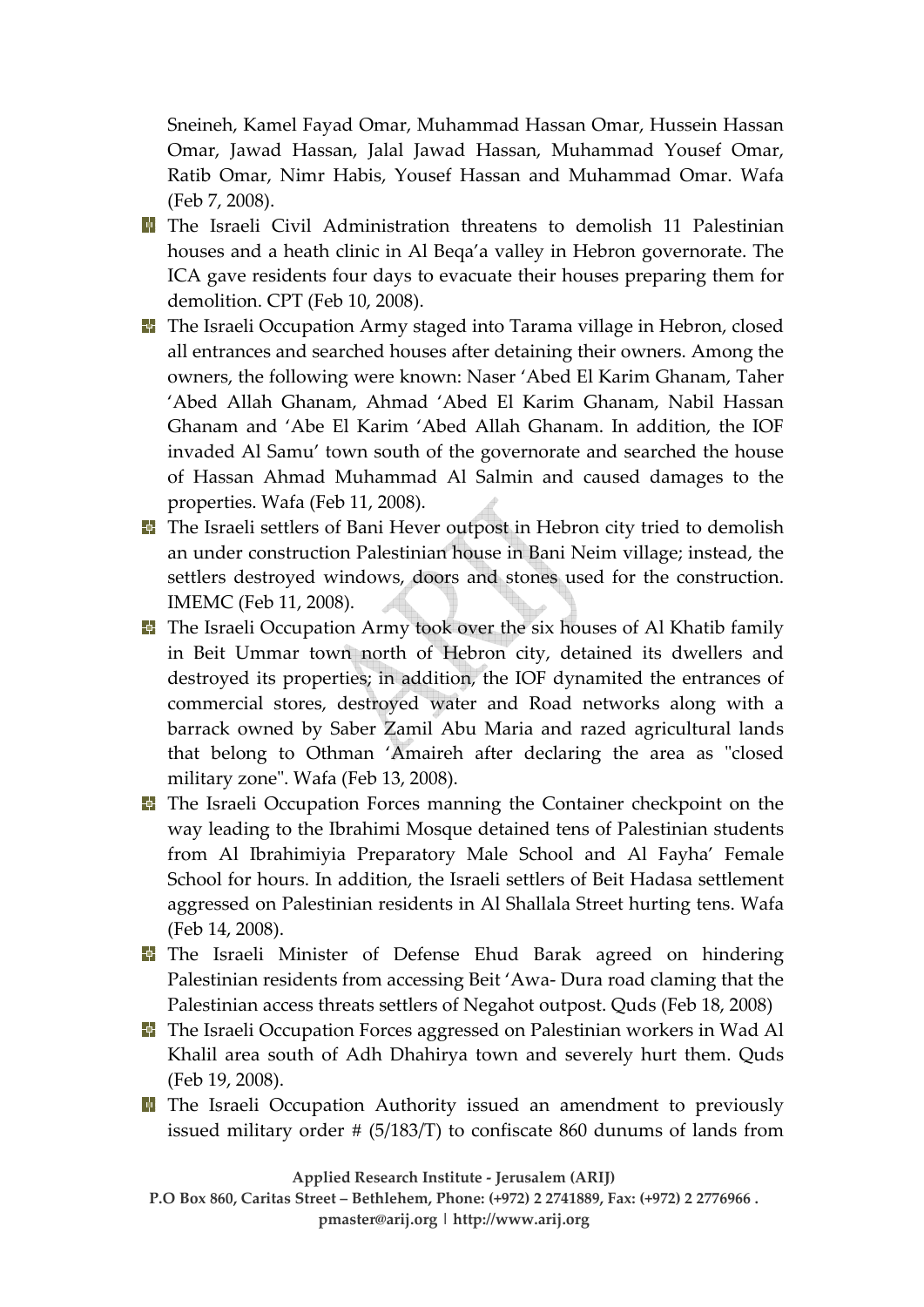Adh Dhahiriya, Dura towns south of Hebron city for military uses, to construct a security fence around Eshkolot settlement. Lands belong to Al Saw'da, Omar and Higa families. Quds & Wafa (Feb 24, 2008).

- I Israeli settlers of Havat Ma'on outpost accompanied by the IOF aggressed on Palestinian farmers while they were grazing their sheep in Al Tuwani village and threatened them of confiscating their sheep if they continue to access the area. IMEMC (Feb 24, 2008).
- **T** The Israeli Occupation Army took over the houses of Ahmad Younis Abu 'Ayash and Omar Khalil Sabarneh in Beit Ummar town north of Hebron city and turned them into military posts after forcing all dwellers to stay in one room. Wafa (Feb 26, 2008).
- New Israeli military order to confiscate buildings and schools related to the Islamic charity and the Islamic youth community in Al Sheikh Zaied Bin Sultan Street in Habayel Riyah in Hebron city after breaking into the two communities and causing damages to the properties. The buildings contain 32 Palestinian families. Wafa & Maan news (Feb 26, 2008).
- **T** The Israeli settlers of Karmi Zur settlement razed lands planted with Olive trees near the road adjacent to the settlement in Beit Ummar town north of Hebron city. Lands belong to Ahmad Khalil Abu Hashim. Quds (Feb 28, 2008).
- **T** The IOF erected a temporary checkpoint on the main entrance of 'Arab Al Ramadin village south of Hebron city and hindered Palestinian access into and out of the village. Wafa (Feb 28, 2008).

# **Qalqilyah Governorate**

- **T** The Israeli Occupation Forces demolished a barrack and two agricultural rooms owned by Fayeq Hassan 'Ali and Khaled in 'Azun 'Atma town south of Qalqiliyia city for being unlicensed. Quds (Feb 7, 2008).
- **T** The Israeli Occupation Army closed the main northern entrance of 'Azzun town east of Qalqiliyia city with cement blocks and prevented Palestinian access. In addition, the IOF demolished two days ago the only theme park in the town and razed vast areas of lands near the main entrance. Wafa (Feb 10, 2008).
- The Israeli bulldozers razed hundreds of dunums of lands in 'Azzun town east of Qalqiliyia city in an attempt to construct a fence separating the town from the main road connecting Qalqilyah with Nablus. In addition, the IOF continued closing the northern entrance of the town and the road connecting the town with 'Isla village. Wafa (Feb 17, 2008).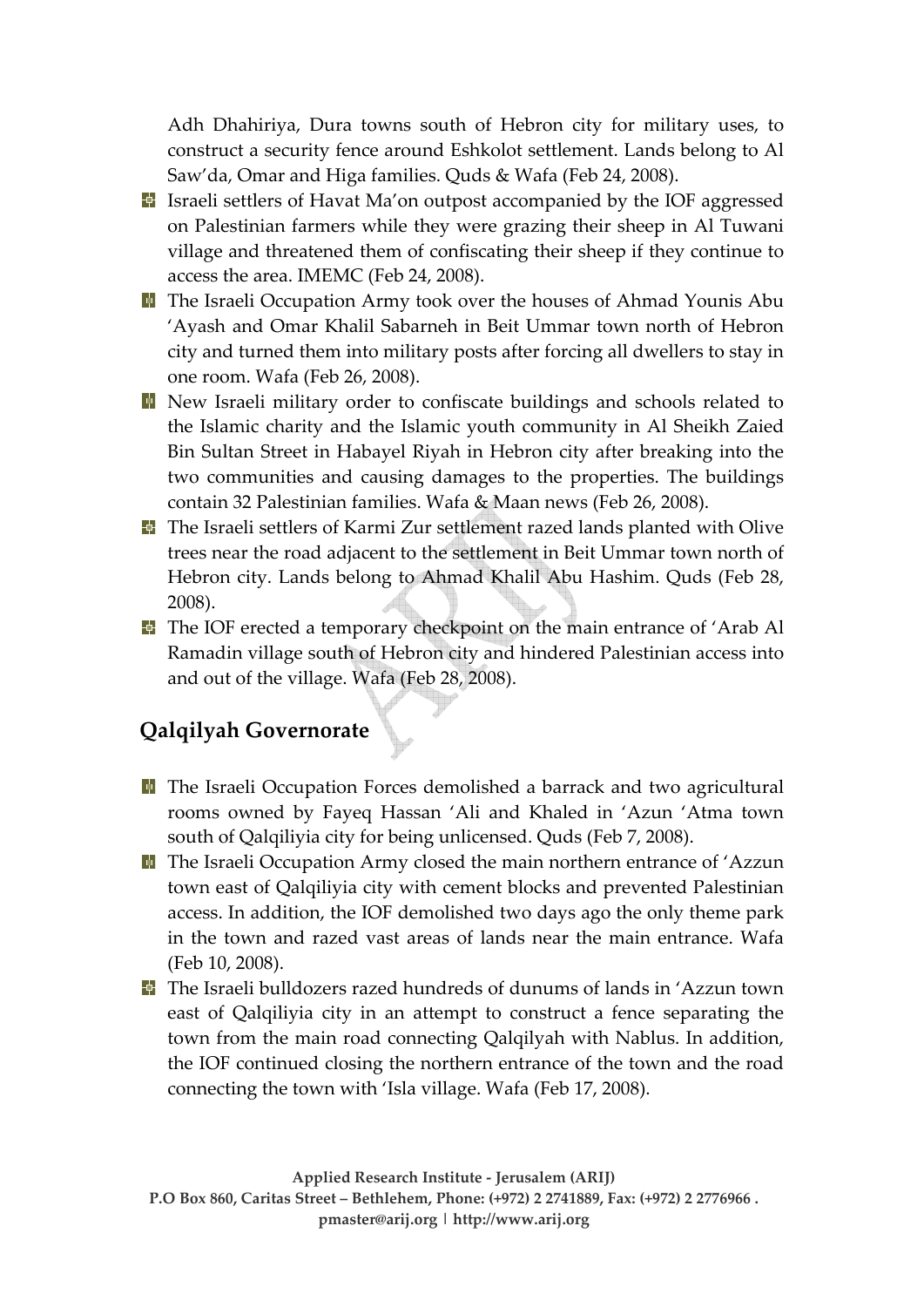A Playground is threatened to be demolished in 'Azun town east of Qalqilyah city for not being licensed as it is located in Area C. PNGO (Feb 19, 2008).

**T** The Israeli Occupation bulldozers demolished half of 'Azzun playground and announced about the demolition of the second half of the playground will take place on March  $15<sup>th</sup>$  calming it was built without a building permit. IMEMC (Feb 24, 2008).

# **Others**

- **T** The Israeli Minister of Defense Ehud Barak agreed to construct a fence on the Israeli‐Egyptian borders in Al 'Auja and Eliat areas. Quds (Feb 4, 2008).
- **T** The Israeli Occupation bulldozers demolished 17 houses with animal pens in Al Taweel Abu Grul village in the Negev, leaving families and children with no shelters. Wafa (Feb 5, 2008).
- **T** The Israeli Planning and Construction Committee demolished two rooms and a house owned by Majdi 'Abed Hamded and Sa'ed Mahmoud Hamed without pre-notification in Al 'Ajamy neighborhood in Jaffa city. Arabs48 (Feb 10, 2008).
- The Israeli Minister of Interior Shatret announced about new plan to construct a new Arabic city in Galilee area north of the country. Quds (Feb 13, 2008).
- **The Israeli Reconciliation Court ordered the demolition of the two storey**house of Ahmad Muhammad Sawa'd in Akko and charged him with a penalty of NIS 72000 for not having building permits; it is worth pointing out that the house was built within the villageʹs master plan. Arabs48 (Feb 13, 2008).
- **T** The Israeli government decided to let off some NIS 350 Million of debts owed by 3500 settlers living in 140 settlements in the occupied West Bank and the Jordan valley. IMEMC (Feb 14, 2008).
- **T** The house of Fahmi Al Lidawy in Qulonsua city is threatened to be demolished for being unlicensed. Arabs48 (Feb 19, 2008).
- **T** The Israeli authorities demolished a house in Al Far'a village in the Negev area along with a commercial store owned by Al Jweiny family on the entrance of Umm Mitnan village and another store in Qasr Al Ser village for not being licensed. It is worth pointing out that a resident from Wadi Al Na'm village demolished his own house for the same reason. Wafa (Feb 21, 2008).